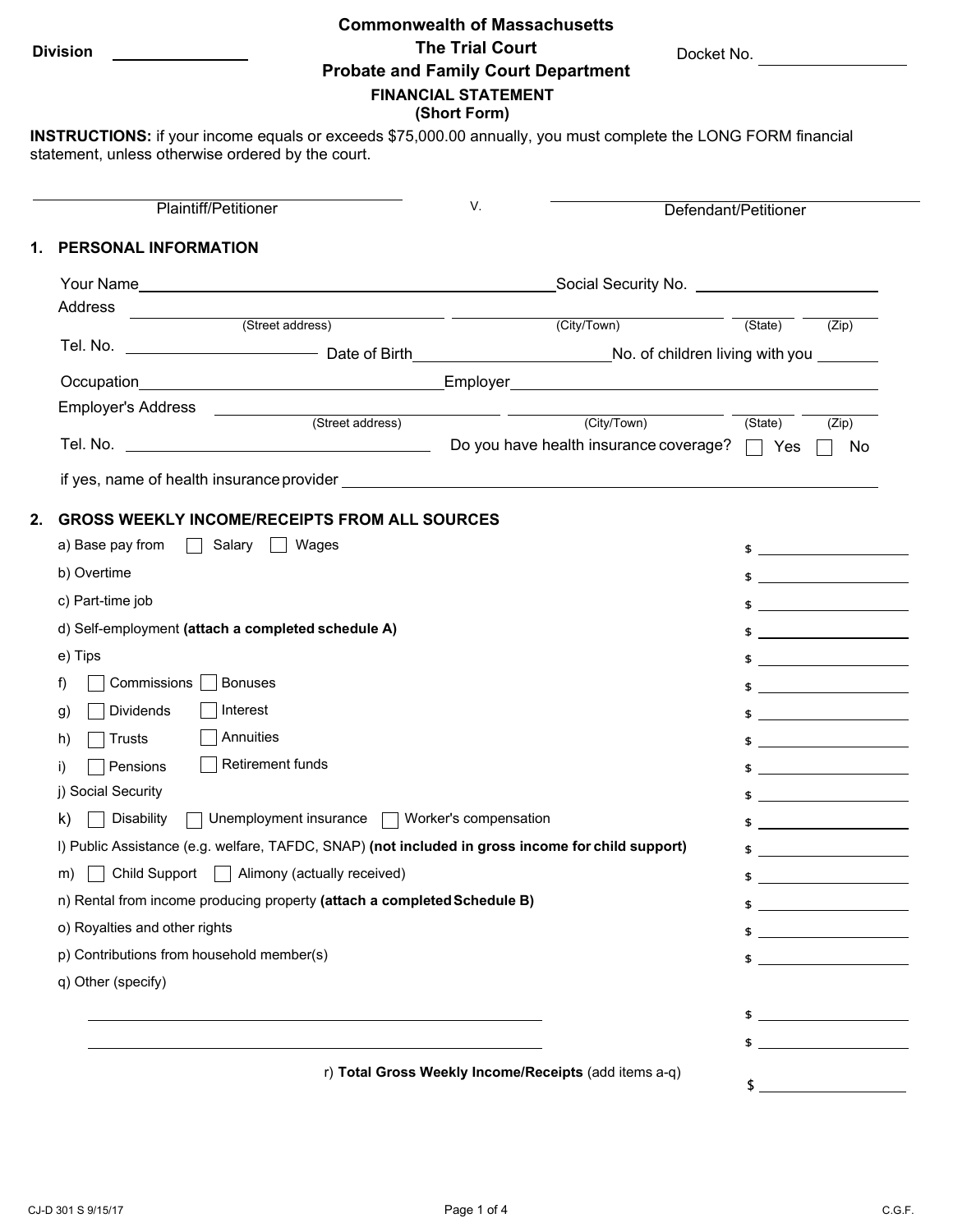## **Commonwealth of Massachusetts Division The Trial Court Probate and Family Court Department FINANCIAL STATEMENT (Short Form)**

Docket No.

#### **3. ITEMIZED DEDUCTIONS FROM GROSS INCOME**

|    | a) Federal income tax deductions (claiming                                                                                                                                                                                                  | exemptions)                                                                                                                                                                                                                                                                                                                                      |                                                                                                                                                                                                     | $\frac{1}{2}$                                                                                                                                                                                                                                                                                                                                                                                                                                                                                                                                                                                                                                                                                                                              |
|----|---------------------------------------------------------------------------------------------------------------------------------------------------------------------------------------------------------------------------------------------|--------------------------------------------------------------------------------------------------------------------------------------------------------------------------------------------------------------------------------------------------------------------------------------------------------------------------------------------------|-----------------------------------------------------------------------------------------------------------------------------------------------------------------------------------------------------|--------------------------------------------------------------------------------------------------------------------------------------------------------------------------------------------------------------------------------------------------------------------------------------------------------------------------------------------------------------------------------------------------------------------------------------------------------------------------------------------------------------------------------------------------------------------------------------------------------------------------------------------------------------------------------------------------------------------------------------------|
|    | b) State income tax deductions (claiming                                                                                                                                                                                                    | exemptions)                                                                                                                                                                                                                                                                                                                                      |                                                                                                                                                                                                     |                                                                                                                                                                                                                                                                                                                                                                                                                                                                                                                                                                                                                                                                                                                                            |
|    | c) F.I.C.A. and Medicare                                                                                                                                                                                                                    |                                                                                                                                                                                                                                                                                                                                                  |                                                                                                                                                                                                     | \$                                                                                                                                                                                                                                                                                                                                                                                                                                                                                                                                                                                                                                                                                                                                         |
|    | d) Medical Insurance                                                                                                                                                                                                                        |                                                                                                                                                                                                                                                                                                                                                  |                                                                                                                                                                                                     | \$                                                                                                                                                                                                                                                                                                                                                                                                                                                                                                                                                                                                                                                                                                                                         |
|    | e) Union Dues                                                                                                                                                                                                                               |                                                                                                                                                                                                                                                                                                                                                  |                                                                                                                                                                                                     | $\frac{1}{\sqrt{2}}$                                                                                                                                                                                                                                                                                                                                                                                                                                                                                                                                                                                                                                                                                                                       |
|    |                                                                                                                                                                                                                                             | f) Total Deductions (a through e)                                                                                                                                                                                                                                                                                                                |                                                                                                                                                                                                     | $\begin{array}{c c c c c} \hline \texttt{S} & \texttt{S} & \texttt{S} & \texttt{S} & \texttt{S} & \texttt{S} & \texttt{S} & \texttt{S} & \texttt{S} & \texttt{S} & \texttt{S} & \texttt{S} & \texttt{S} & \texttt{S} & \texttt{S} & \texttt{S} & \texttt{S} & \texttt{S} & \texttt{S} & \texttt{S} & \texttt{S} & \texttt{S} & \texttt{S} & \texttt{S} & \texttt{S} & \texttt{S} & \texttt{S} & \texttt{S} & \texttt{S}$                                                                                                                                                                                                                                                                                                                   |
|    | 4. ADJUSTED NET <u>WEEKLY</u> INCOME                                                                                                                                                                                                        | $2(r)$ minus $3(f)$                                                                                                                                                                                                                                                                                                                              |                                                                                                                                                                                                     | $\updownarrow$                                                                                                                                                                                                                                                                                                                                                                                                                                                                                                                                                                                                                                                                                                                             |
| 5. | <b>OTHER DEDUCTIONS FROM SALARY/WAGES</b>                                                                                                                                                                                                   |                                                                                                                                                                                                                                                                                                                                                  |                                                                                                                                                                                                     |                                                                                                                                                                                                                                                                                                                                                                                                                                                                                                                                                                                                                                                                                                                                            |
|    | a) Credit Union                                                                                                                                                                                                                             | Loan repayment   Savings                                                                                                                                                                                                                                                                                                                         |                                                                                                                                                                                                     |                                                                                                                                                                                                                                                                                                                                                                                                                                                                                                                                                                                                                                                                                                                                            |
|    | b) Savings                                                                                                                                                                                                                                  |                                                                                                                                                                                                                                                                                                                                                  |                                                                                                                                                                                                     |                                                                                                                                                                                                                                                                                                                                                                                                                                                                                                                                                                                                                                                                                                                                            |
|    | c) Retirement                                                                                                                                                                                                                               |                                                                                                                                                                                                                                                                                                                                                  |                                                                                                                                                                                                     |                                                                                                                                                                                                                                                                                                                                                                                                                                                                                                                                                                                                                                                                                                                                            |
|    |                                                                                                                                                                                                                                             |                                                                                                                                                                                                                                                                                                                                                  | d) Other-Specify (i.e. Child Support, Deferred Compensation or 401K) [1994] - Connection of ADIX and Discussion or 401K)                                                                            | $\frac{1}{2}$                                                                                                                                                                                                                                                                                                                                                                                                                                                                                                                                                                                                                                                                                                                              |
|    |                                                                                                                                                                                                                                             | e) Total Deductions (a through d)                                                                                                                                                                                                                                                                                                                |                                                                                                                                                                                                     | $\frac{1}{2}$                                                                                                                                                                                                                                                                                                                                                                                                                                                                                                                                                                                                                                                                                                                              |
| 6. | <b>NET WEEKLY INCOME</b>                                                                                                                                                                                                                    | 4 minus $5(e)$                                                                                                                                                                                                                                                                                                                                   |                                                                                                                                                                                                     | $\frac{1}{2}$                                                                                                                                                                                                                                                                                                                                                                                                                                                                                                                                                                                                                                                                                                                              |
| 7. | <b>GROSS YEARLY INCOME FROM PRIOR YEAR</b><br>(attach copy of all W-2 and 1099 forms for prior year)                                                                                                                                        |                                                                                                                                                                                                                                                                                                                                                  |                                                                                                                                                                                                     | \$                                                                                                                                                                                                                                                                                                                                                                                                                                                                                                                                                                                                                                                                                                                                         |
|    |                                                                                                                                                                                                                                             | Number of Years you have paid into Social Security                                                                                                                                                                                                                                                                                               |                                                                                                                                                                                                     |                                                                                                                                                                                                                                                                                                                                                                                                                                                                                                                                                                                                                                                                                                                                            |
| 8. | <b>WEEKLY EXPENSES</b>                                                                                                                                                                                                                      |                                                                                                                                                                                                                                                                                                                                                  |                                                                                                                                                                                                     |                                                                                                                                                                                                                                                                                                                                                                                                                                                                                                                                                                                                                                                                                                                                            |
|    | a) Rent or Mortage (PIT)<br>b) Homeowners/Tenant Insurance<br>c) Maintenance and Repair<br>d) Heat<br>e) Electricity and/or Gas<br>f) Telephone<br>g) Water/Sewer<br>h) Food<br>i) House Supplies<br>j) Laundry and Cleaning<br>k) Clothing | \$<br><u> Listen van die Stad van die Stad van die Stad van die Stad van die Stad van die Stad van die Stad van die Stad</u><br><u> Albanya (Albanya) a shekara ta 1999 a shekara ta 1999 a shekara ta 1999 a shekara ta 1991 a shekara ta 1991 a</u><br><u> 1980 - Johann Barbara, martin a</u><br>\$<br>t) Total Weekly Expenses (a through s) | I) Life Insurance<br>m) Medical Insurance<br>n) Uninsured Medicals<br>o) Incidentals and Toiletries<br>p) Motor Vehicle Expenses<br>q) Motor Vehicle Payment<br>r) Child Care<br>s) Other (explain) | $\frac{1}{2}$ $\frac{1}{2}$ $\frac{1}{2}$ $\frac{1}{2}$ $\frac{1}{2}$ $\frac{1}{2}$ $\frac{1}{2}$ $\frac{1}{2}$ $\frac{1}{2}$ $\frac{1}{2}$ $\frac{1}{2}$ $\frac{1}{2}$ $\frac{1}{2}$ $\frac{1}{2}$ $\frac{1}{2}$ $\frac{1}{2}$ $\frac{1}{2}$ $\frac{1}{2}$ $\frac{1}{2}$ $\frac{1}{2}$ $\frac{1}{2}$ $\frac{1}{2}$<br>$$ \_$<br><u> 2000 - John Stone, amerikansk politiker (</u><br>$\frac{1}{2}$ $\frac{1}{2}$ $\frac{1}{2}$ $\frac{1}{2}$ $\frac{1}{2}$ $\frac{1}{2}$ $\frac{1}{2}$ $\frac{1}{2}$ $\frac{1}{2}$ $\frac{1}{2}$ $\frac{1}{2}$ $\frac{1}{2}$ $\frac{1}{2}$ $\frac{1}{2}$ $\frac{1}{2}$ $\frac{1}{2}$ $\frac{1}{2}$ $\frac{1}{2}$ $\frac{1}{2}$ $\frac{1}{2}$ $\frac{1}{2}$ $\frac{1}{2}$<br>\$<br>$$ \_$<br>$\frac{1}{2}$ |
|    |                                                                                                                                                                                                                                             |                                                                                                                                                                                                                                                                                                                                                  |                                                                                                                                                                                                     | $\updownarrow$                                                                                                                                                                                                                                                                                                                                                                                                                                                                                                                                                                                                                                                                                                                             |
| 9. | <b>COUNSEL FEES</b>                                                                                                                                                                                                                         |                                                                                                                                                                                                                                                                                                                                                  |                                                                                                                                                                                                     |                                                                                                                                                                                                                                                                                                                                                                                                                                                                                                                                                                                                                                                                                                                                            |
|    | a) Retainer amount(s) paid to your attorney(s)                                                                                                                                                                                              |                                                                                                                                                                                                                                                                                                                                                  |                                                                                                                                                                                                     | $$ \_$                                                                                                                                                                                                                                                                                                                                                                                                                                                                                                                                                                                                                                                                                                                                     |
|    | b) Legal fees incurred, to date, against retainer(s)                                                                                                                                                                                        |                                                                                                                                                                                                                                                                                                                                                  |                                                                                                                                                                                                     | $\frac{1}{\sqrt{1-\frac{1}{2}}}\frac{1}{\sqrt{1-\frac{1}{2}}}\frac{1}{\sqrt{1-\frac{1}{2}}}\frac{1}{\sqrt{1-\frac{1}{2}}}\frac{1}{\sqrt{1-\frac{1}{2}}}\frac{1}{\sqrt{1-\frac{1}{2}}}\frac{1}{\sqrt{1-\frac{1}{2}}}\frac{1}{\sqrt{1-\frac{1}{2}}}\frac{1}{\sqrt{1-\frac{1}{2}}}\frac{1}{\sqrt{1-\frac{1}{2}}}\frac{1}{\sqrt{1-\frac{1}{2}}}\frac{1}{\sqrt{1-\frac{1}{2}}}\frac{1}{\sqrt{1-\frac{1}{2}}}\frac{1}{\sqrt{1-\frac{$                                                                                                                                                                                                                                                                                                            |
|    | c) Anticipated range of total legal expense to litigate this action                                                                                                                                                                         |                                                                                                                                                                                                                                                                                                                                                  |                                                                                                                                                                                                     |                                                                                                                                                                                                                                                                                                                                                                                                                                                                                                                                                                                                                                                                                                                                            |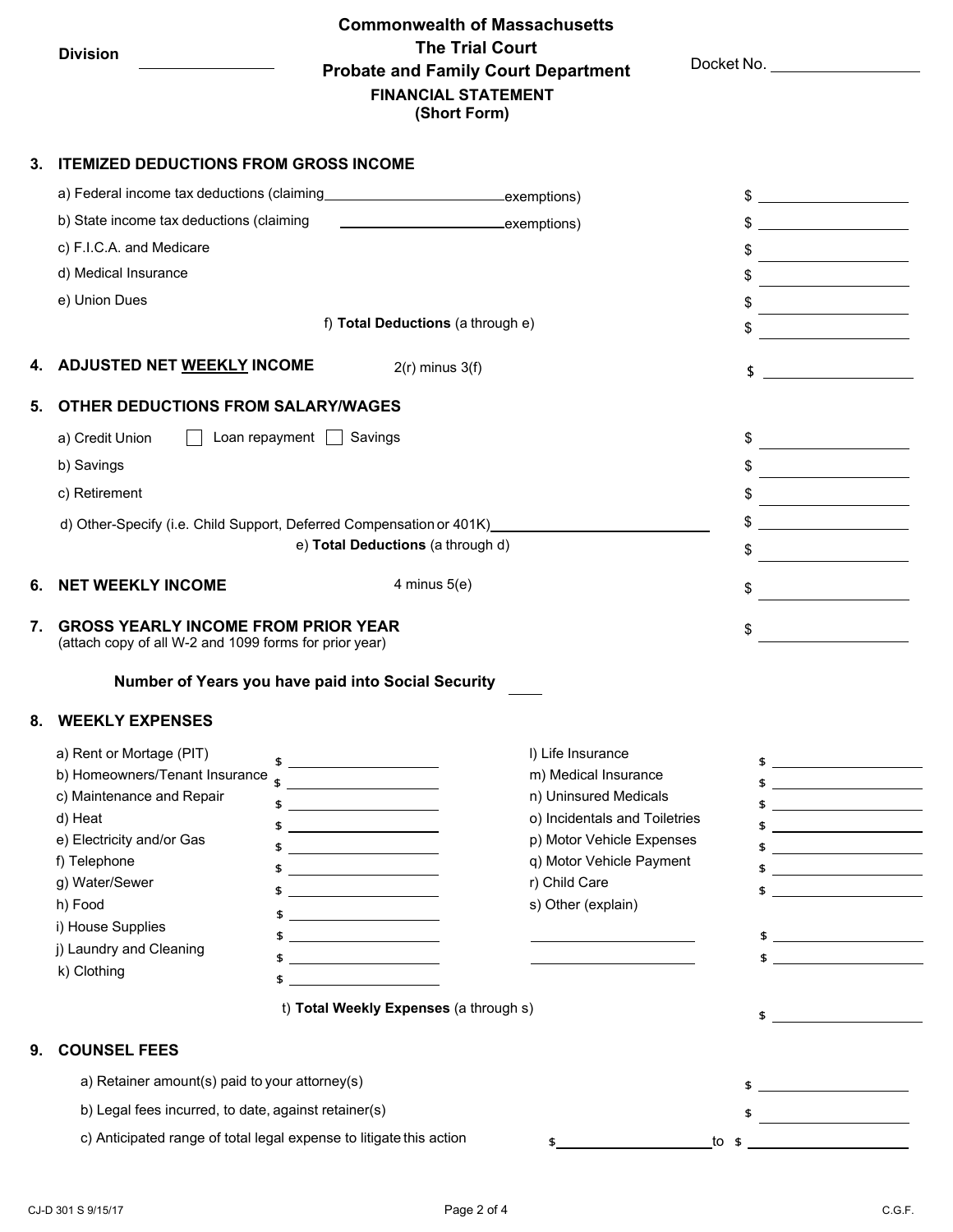|  | Division |  |
|--|----------|--|
|  |          |  |

### **Commonwealth of Massachusetts Division The Trial Court Probate and Family Court Department FINANCIAL STATEMENT (Short Form)**

Docket No.

|                                                                                                                         | (SHULL FUITH)                                                                                                                                                                                                                 |                                                                                                                                                                                                                                                                                                                     |
|-------------------------------------------------------------------------------------------------------------------------|-------------------------------------------------------------------------------------------------------------------------------------------------------------------------------------------------------------------------------|---------------------------------------------------------------------------------------------------------------------------------------------------------------------------------------------------------------------------------------------------------------------------------------------------------------------|
| 10. ASSETS (attach additional sheet if necessary)                                                                       |                                                                                                                                                                                                                               |                                                                                                                                                                                                                                                                                                                     |
| a) Real Estate                                                                                                          |                                                                                                                                                                                                                               |                                                                                                                                                                                                                                                                                                                     |
|                                                                                                                         |                                                                                                                                                                                                                               |                                                                                                                                                                                                                                                                                                                     |
|                                                                                                                         | Title held in the name of example and the set of the set of the set of the set of the set of the set of the set of the set of the set of the set of the set of the set of the set of the set of the set of the set of the set |                                                                                                                                                                                                                                                                                                                     |
|                                                                                                                         |                                                                                                                                                                                                                               |                                                                                                                                                                                                                                                                                                                     |
| b) Motor Vehicles                                                                                                       |                                                                                                                                                                                                                               |                                                                                                                                                                                                                                                                                                                     |
|                                                                                                                         |                                                                                                                                                                                                                               |                                                                                                                                                                                                                                                                                                                     |
|                                                                                                                         |                                                                                                                                                                                                                               |                                                                                                                                                                                                                                                                                                                     |
| c)IRA, Keogh, Pension, Profit Sharing, Other Retirement Plans:<br>Financial Institution or Plan Name and Account Number |                                                                                                                                                                                                                               |                                                                                                                                                                                                                                                                                                                     |
|                                                                                                                         | <u> 1989 - Johann Stoff, deutscher Stoffen und der Stoffen und der Stoffen und der Stoffen und der Stoffen und der</u>                                                                                                        | $$ \_$                                                                                                                                                                                                                                                                                                              |
|                                                                                                                         |                                                                                                                                                                                                                               | $\updownarrow$                                                                                                                                                                                                                                                                                                      |
|                                                                                                                         |                                                                                                                                                                                                                               | $\frac{1}{2}$                                                                                                                                                                                                                                                                                                       |
| d) Tax Deferred Annuity Plan(s)                                                                                         |                                                                                                                                                                                                                               | $\frac{1}{2}$ $\frac{1}{2}$ $\frac{1}{2}$ $\frac{1}{2}$ $\frac{1}{2}$ $\frac{1}{2}$ $\frac{1}{2}$ $\frac{1}{2}$ $\frac{1}{2}$ $\frac{1}{2}$ $\frac{1}{2}$ $\frac{1}{2}$ $\frac{1}{2}$ $\frac{1}{2}$ $\frac{1}{2}$ $\frac{1}{2}$ $\frac{1}{2}$ $\frac{1}{2}$ $\frac{1}{2}$ $\frac{1}{2}$ $\frac{1}{2}$ $\frac{1}{2}$ |
| e) Life Insurance: Present Cash Value                                                                                   |                                                                                                                                                                                                                               | $\frac{1}{2}$                                                                                                                                                                                                                                                                                                       |
| your minor child(ren):                                                                                                  | f) Savings & Checking Accounts, Money Market Accounts, Certificates of Deposit-which are held<br>individually, jointly, in the name of another person for your benefit, or held by you for the benefit of                     |                                                                                                                                                                                                                                                                                                                     |
| Financial Institution or Plan Name and Account Number                                                                   |                                                                                                                                                                                                                               |                                                                                                                                                                                                                                                                                                                     |
|                                                                                                                         |                                                                                                                                                                                                                               | $\frac{1}{2}$                                                                                                                                                                                                                                                                                                       |
|                                                                                                                         |                                                                                                                                                                                                                               | $\frac{1}{2}$ $\frac{1}{2}$ $\frac{1}{2}$ $\frac{1}{2}$ $\frac{1}{2}$ $\frac{1}{2}$ $\frac{1}{2}$ $\frac{1}{2}$ $\frac{1}{2}$ $\frac{1}{2}$ $\frac{1}{2}$ $\frac{1}{2}$ $\frac{1}{2}$ $\frac{1}{2}$ $\frac{1}{2}$ $\frac{1}{2}$ $\frac{1}{2}$ $\frac{1}{2}$ $\frac{1}{2}$ $\frac{1}{2}$ $\frac{1}{2}$ $\frac{1}{2}$ |
|                                                                                                                         |                                                                                                                                                                                                                               |                                                                                                                                                                                                                                                                                                                     |
| g) Other (e.g. stocks, bonds, collections)                                                                              |                                                                                                                                                                                                                               |                                                                                                                                                                                                                                                                                                                     |
|                                                                                                                         |                                                                                                                                                                                                                               |                                                                                                                                                                                                                                                                                                                     |
|                                                                                                                         |                                                                                                                                                                                                                               | $\frac{1}{2}$                                                                                                                                                                                                                                                                                                       |
|                                                                                                                         |                                                                                                                                                                                                                               |                                                                                                                                                                                                                                                                                                                     |
|                                                                                                                         | h) Total Assets (a through g)                                                                                                                                                                                                 | $\sim$ $\sim$                                                                                                                                                                                                                                                                                                       |

#### **11. LIABILITIES (Do not list expenses shown in item 8 above.)**

|                | Creditor | Nature of Debt | Date Incurred | <b>Amount Due</b> | Weekly Payment |
|----------------|----------|----------------|---------------|-------------------|----------------|
| a)             |          |                |               |                   | ъ              |
| b)             |          |                |               |                   | 8              |
| C)             |          |                |               | Ю                 | l \$           |
| $\mathsf{d}$ ) |          |                |               | ΙĐ                | \$             |

**e)** Total Liabilities  $\boxed{\$}$